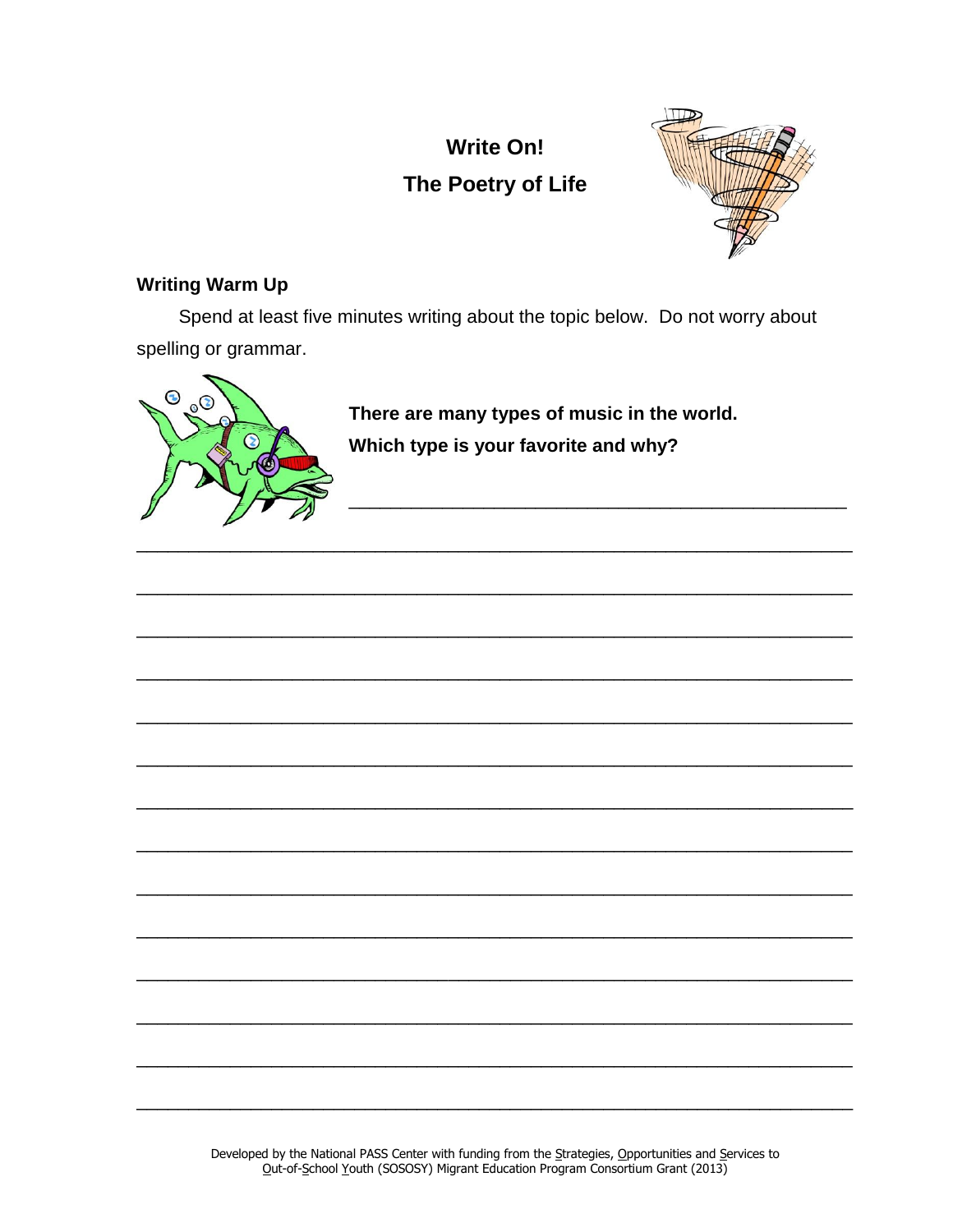#### **Writing Poetry**

Poetry is like music. Writers can make poetry sound like music by using rhythm and rhyme. Prior to the mid-1800s, that was the way writers created poetry. In 1855, Walt Whitman, a famous poet, published a book called *Leaves of Grass*. The poems in this book were written in **free verse**. This means that the poetry didn't have regular rhythm or rhyme. It is still beautiful to read. It can still sound like music. It is easier to write. Many people like this style. It allows the writer to express his feelings easily. You can write free verse poetry about any subject. In this lesson, you will read free verse poetry, and you'll write your own.

Let's read a poem written in free verse. This poem was written by Walt Whitman and published in his book, *Leaves of Grass*.

#### A Farm Picture

Through the ample open door of the peaceful country barn, A sunlit pasture field with cattle and horses feeding, And haze and vista, and the far horizon fading away.

Do you notice how the words at the end of each line do not rhyme? Do you see how descriptive the words are? They make you see a sunset through those barn doors. They paint a picture for your mind to see. One of the things your poetry can do is describe a scene like the one above. That is not all that poetry can do.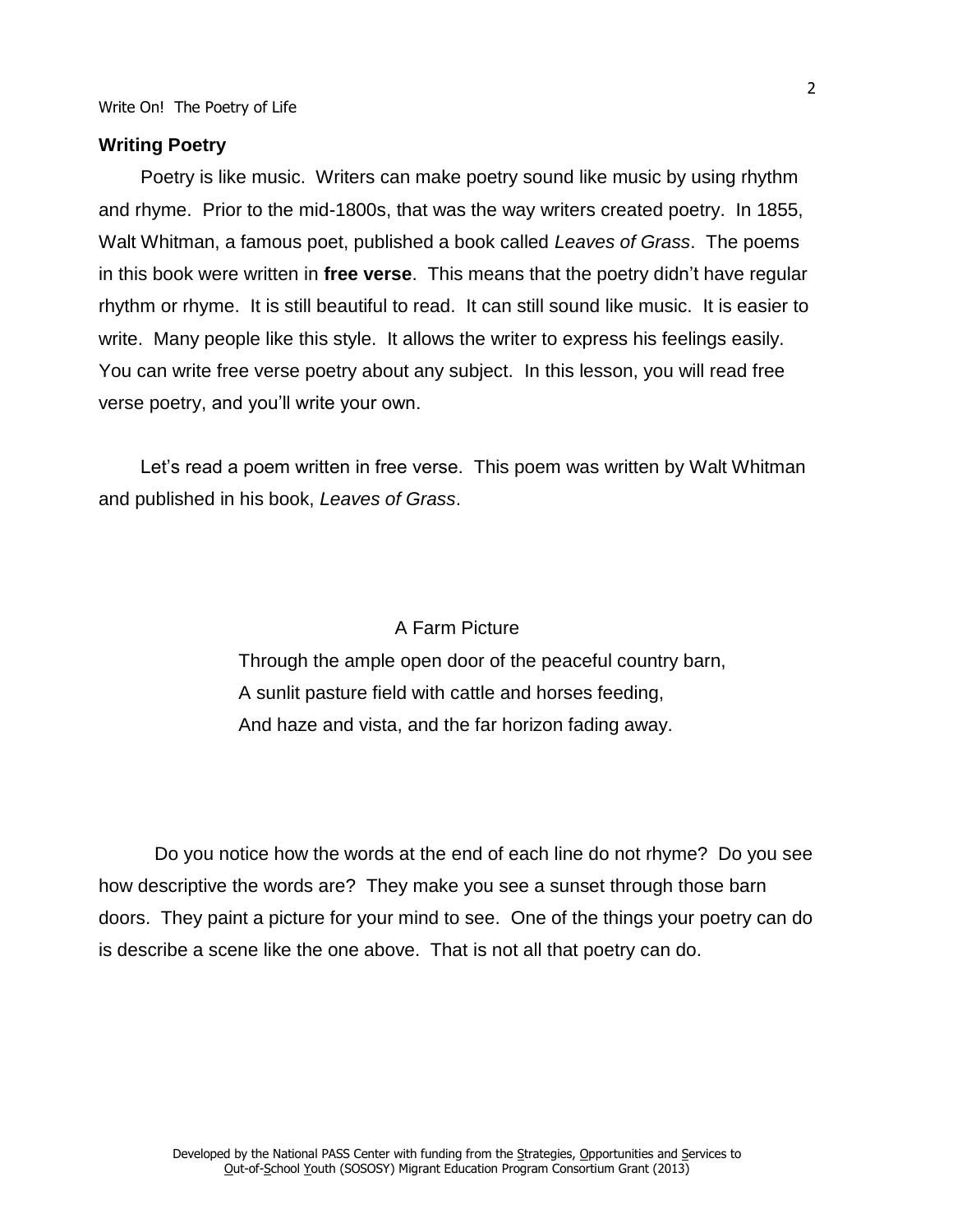#### Write On! The Poetry of Life

Let's look at another example. This poem was published in 2007 in a book titled *Estamos Aqui: Poems by Migrant Farmworkers*. It was written by Avel Domíngues.

Guatemalteco Guatemalan Pues, soy un Guatemalteco pero traigo muchas penas. Así como yo fui un tiempo para defender a mi patria, pero salí de me tiempo y cuando llegué a mi casa me iban a perseguir, los guerillas. Por esa razón me vine aquí a salvar mi vida en los E.U., sufriendo cansancio, hambre y sed. Y cuando estoy en mi casa con pena, pensando de mi familia sin dinero para mantener mis hijos sé que tengo que regresar a ver a mis hijos. Well, I'm a Guatemalan. I'm carrying a lot of sorrow. I had to serve for a time in the army, defending my country. But when my time was up and I arrived home the guerillas started to persecute me. That's why I came here, to save my life in the U.S., suffering tiredness, hunger and thirst. Now when I am in my house I am sad, thinking of my family without money to provide for my children I know I have to return to see my children.

Isn't this a beautiful poem? Do you notice how it tells a story? It tells about the hardship of life. Can you feel the poet's sorrow? Do you share any of the same experiences? Poetry can also tell a story.

Do you notice that there aren't any rhyming words? The line lengths are not the same. The one thing that is important in free verse is to add detail. In the story above, there are many details. Make a list of the details you read.

\_\_\_\_\_\_\_\_\_\_\_\_\_\_\_\_\_\_\_\_\_\_\_\_\_\_\_\_\_\_\_\_\_\_\_\_\_\_\_\_\_\_\_\_\_\_\_\_\_\_\_\_\_\_\_\_\_\_\_\_\_\_\_\_\_\_\_\_\_

\_\_\_\_\_\_\_\_\_\_\_\_\_\_\_\_\_\_\_\_\_\_\_\_\_\_\_\_\_\_\_\_\_\_\_\_\_\_\_\_\_\_\_\_\_\_\_\_\_\_\_\_\_\_\_\_\_\_\_\_\_\_\_\_\_\_\_\_\_

\_\_\_\_\_\_\_\_\_\_\_\_\_\_\_\_\_\_\_\_\_\_\_\_\_\_\_\_\_\_\_\_\_\_\_\_\_\_\_\_\_\_\_\_\_\_\_\_\_\_\_\_\_\_\_\_\_\_\_\_\_\_\_\_\_\_\_\_\_

\_\_\_\_\_\_\_\_\_\_\_\_\_\_\_\_\_\_\_\_\_\_\_\_\_\_\_\_\_\_\_\_\_\_\_\_\_\_\_\_\_\_\_\_\_\_\_\_\_\_\_\_\_\_\_\_\_\_\_\_\_\_\_\_\_\_\_\_\_

#### 3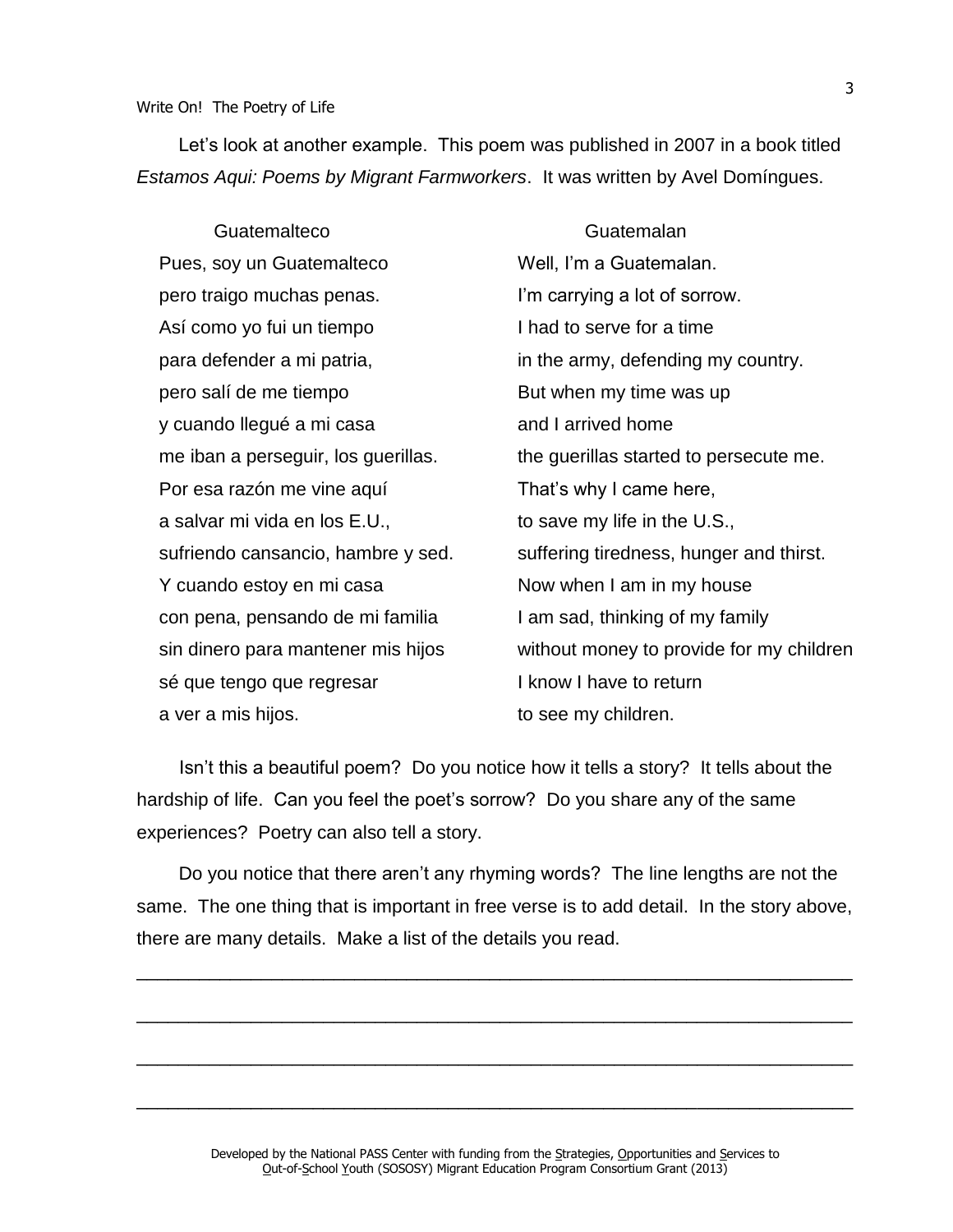#### **Brainstorming: Coming Up with Ideas**

You are going to write a three-line poem that describes a scene. Use descriptive words and lots of details to help your reader see the same scene you are seeing in your mind. Remember to use words that engage the five senses: sight, hearing, touch, taste, and smell. To help you organize your thoughts, fill in the chart below.



#### **Check it Out!**

*Poetry: Form, Syllables, Mood, and Tone* in the **Reading on the Move** lesson series can also help you with writing your poem.

Find it on the Internet at

**www.migrant.net/migrant/publications/index.htm**

Here is an example of one for Walt Whitman's poem.

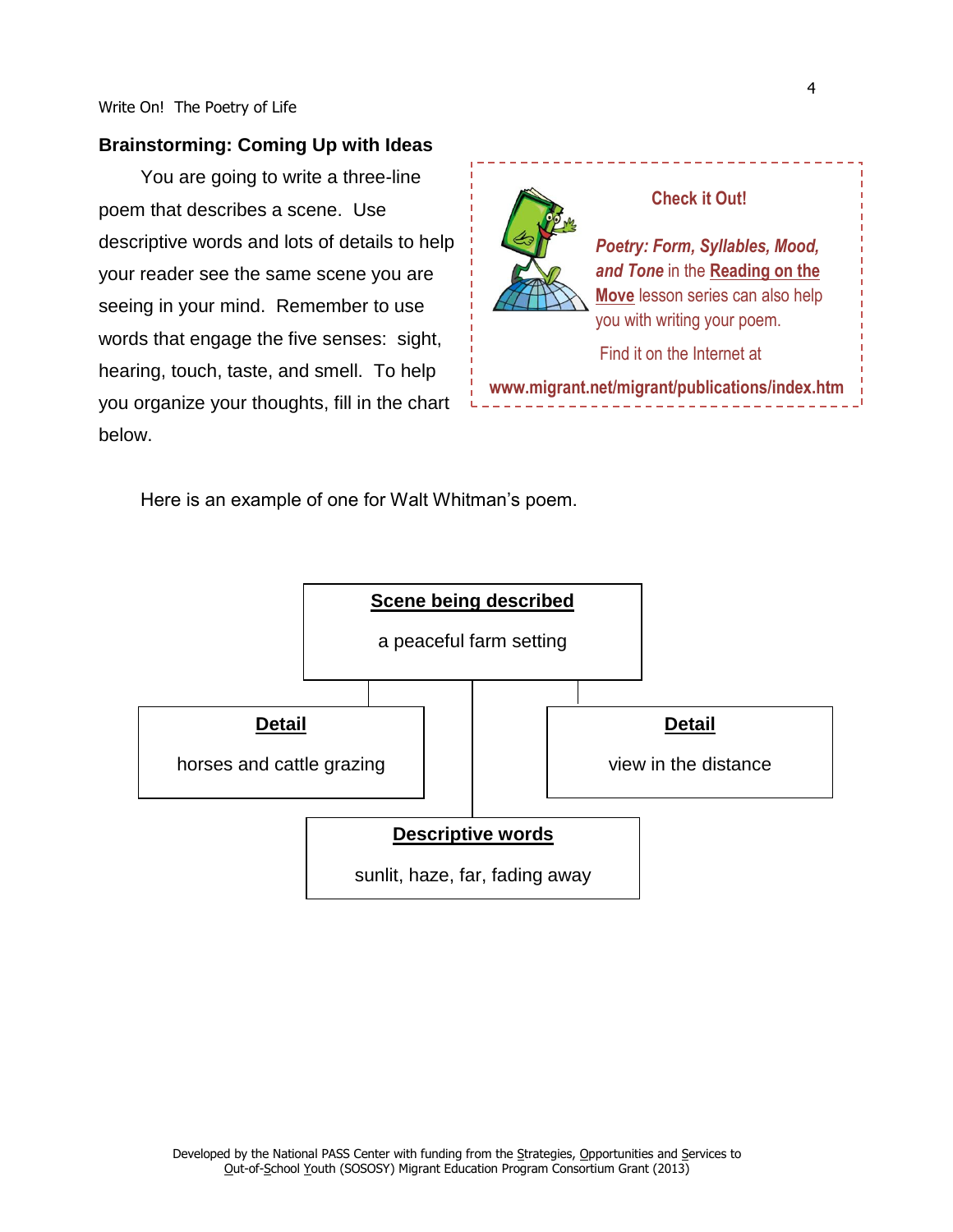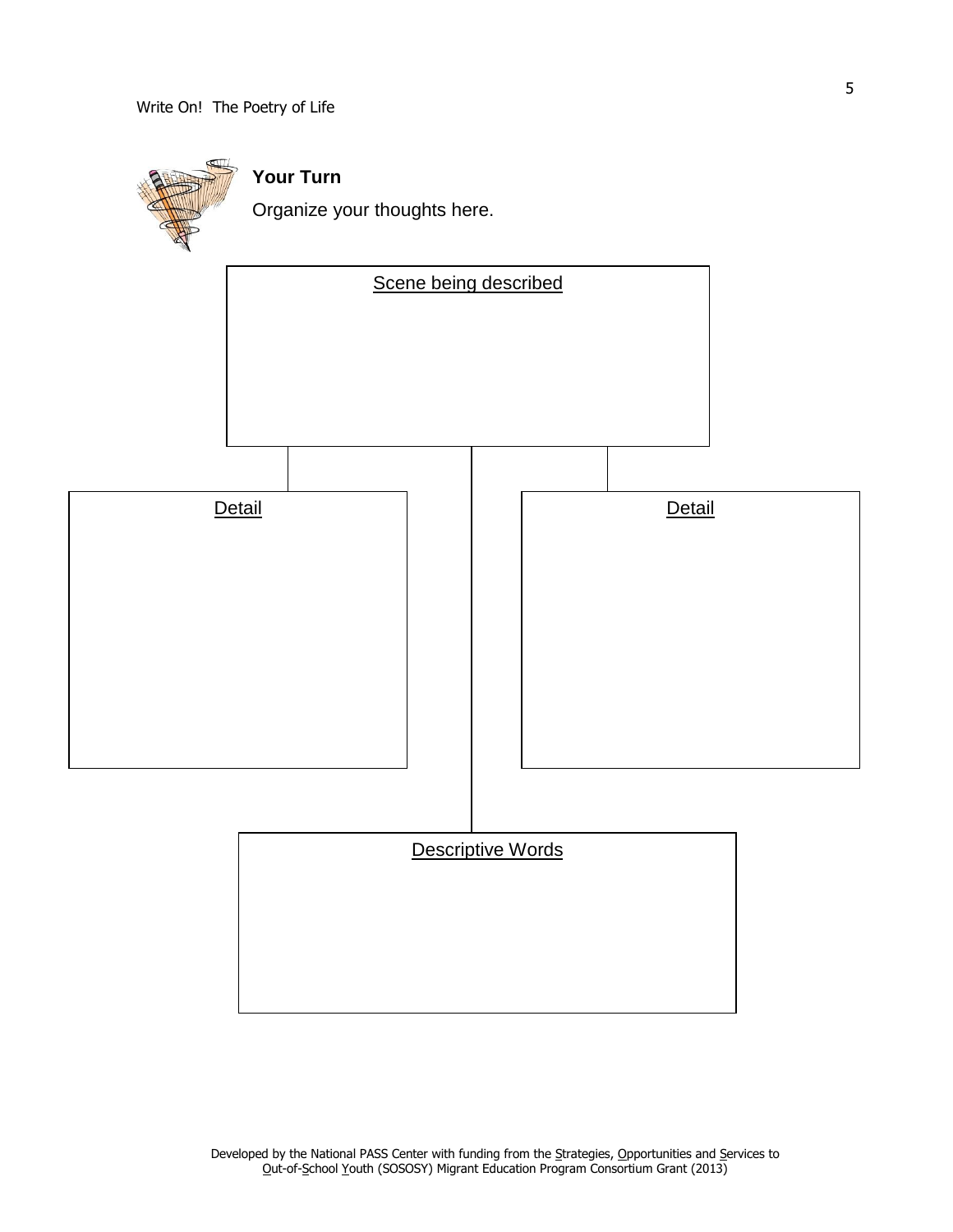Write On! The Poetry of Life

Now, use the information from your **graphic organizer** to help you write your threeline poem here.

\_\_\_\_\_\_\_\_\_\_\_\_\_\_\_\_\_\_\_\_\_\_\_\_\_\_\_\_\_\_\_\_\_\_\_\_\_\_\_\_\_\_\_\_\_\_\_\_\_\_\_\_\_\_\_\_\_\_\_\_\_\_\_\_\_\_\_\_\_

\_\_\_\_\_\_\_\_\_\_\_\_\_\_\_\_\_\_\_\_\_\_\_\_\_\_\_\_\_\_\_\_\_\_\_\_\_\_\_\_\_\_\_\_\_\_\_\_\_\_\_\_\_\_\_\_\_\_\_\_\_\_\_\_\_\_\_\_\_

\_\_\_\_\_\_\_\_\_\_\_\_\_\_\_\_\_\_\_\_\_\_\_\_\_\_\_\_\_\_\_\_\_\_\_\_\_\_\_\_\_\_\_\_\_\_\_\_\_\_\_\_\_\_\_\_\_\_\_\_\_\_\_\_\_\_\_\_\_

\_\_\_\_\_\_\_\_\_\_\_\_\_\_\_\_\_\_\_\_\_\_\_\_\_\_\_\_\_\_\_\_\_\_\_\_\_\_\_\_\_\_\_\_\_\_\_\_\_\_\_\_\_\_\_\_\_\_\_\_\_\_\_\_\_\_\_\_\_

Good Job!



## **Your Turn**

Next, let's write a poem that tells a story. Below is a graphic organizer.

Write a story about work or life. Decide what story you want to tell, and

then add the details you want to include. Your poem should be at least 10 lines long. Remember to think about how you want the poem to sound.



Developed by the National PASS Center with funding from the Strategies, Opportunities and Services to Out-of-School Youth (SOSOSY) Migrant Education Program Consortium Grant (2013)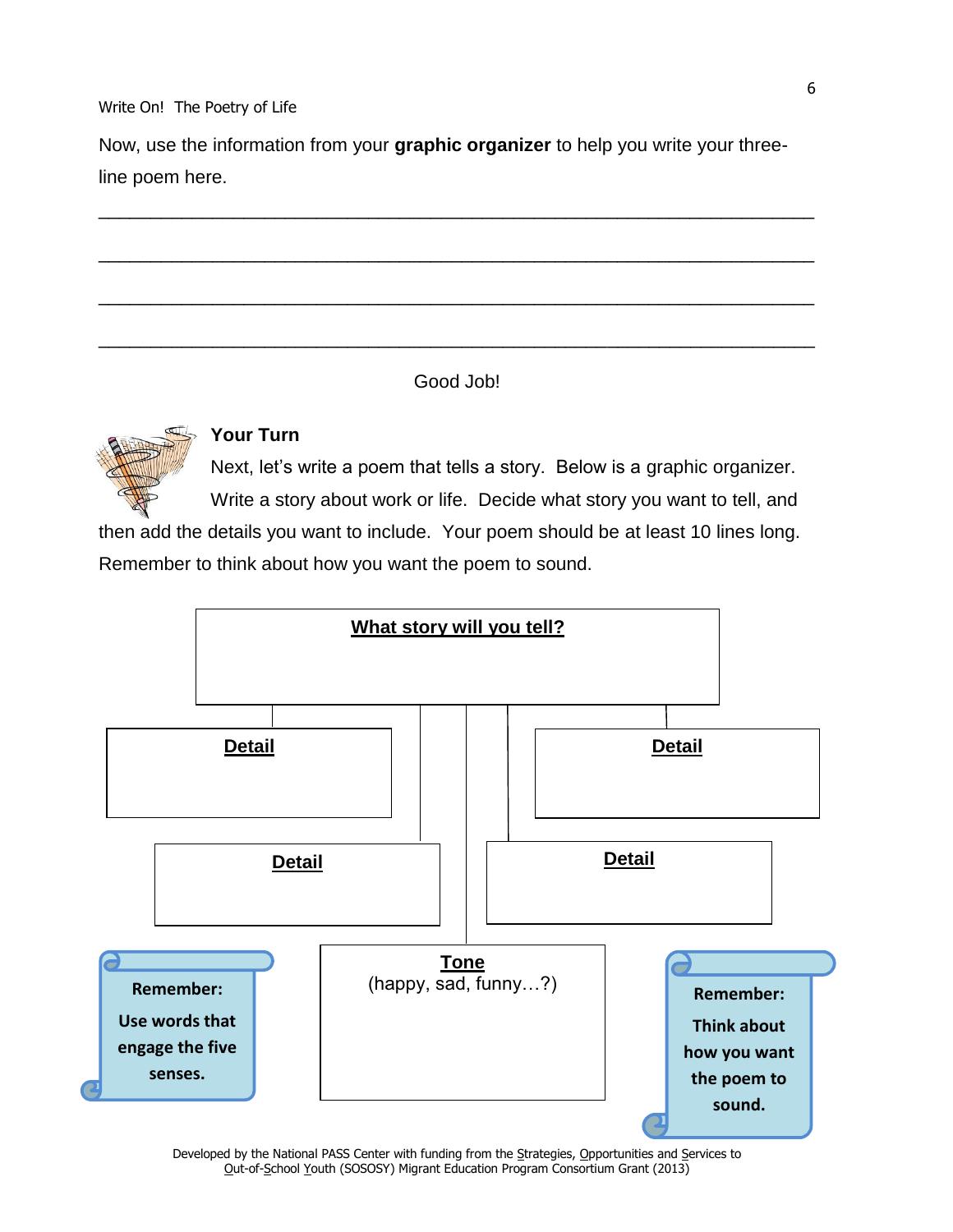Write On! The Poetry of Life

### Other notes:



Now write your poem on the following lines. Remember that it should be at least 10 lines long. Remember to give it a title. Remember to use words that describe. You are trying to paint a picture in someone else's mind.



---------------------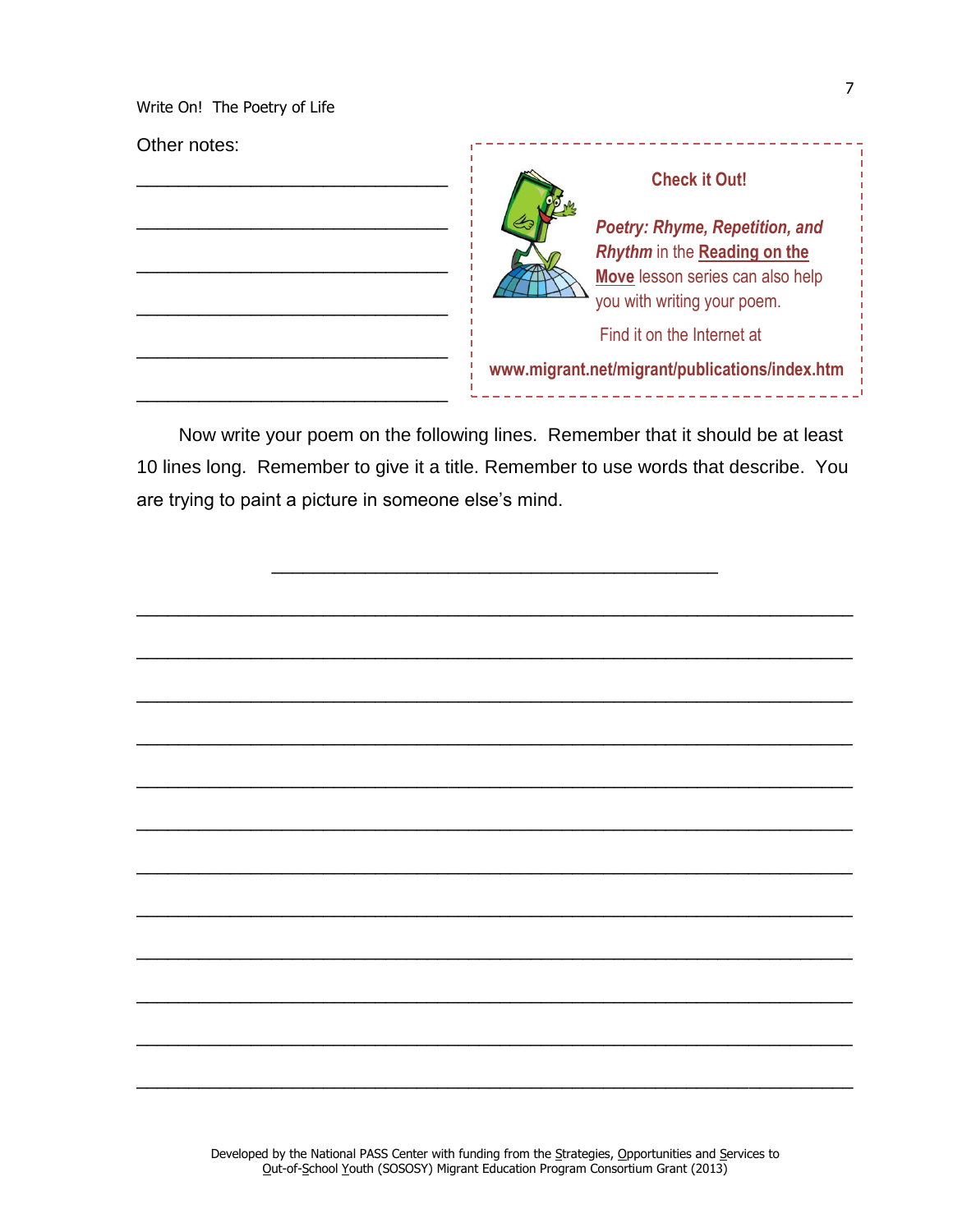

## **Finishing Up**

Now that you have the hang of it, write a poem about anything you want. Here are some ideas: life, work, freedom, America, children, parents, families, pets. Organize your thoughts on this page. Then write your poem on the next page.

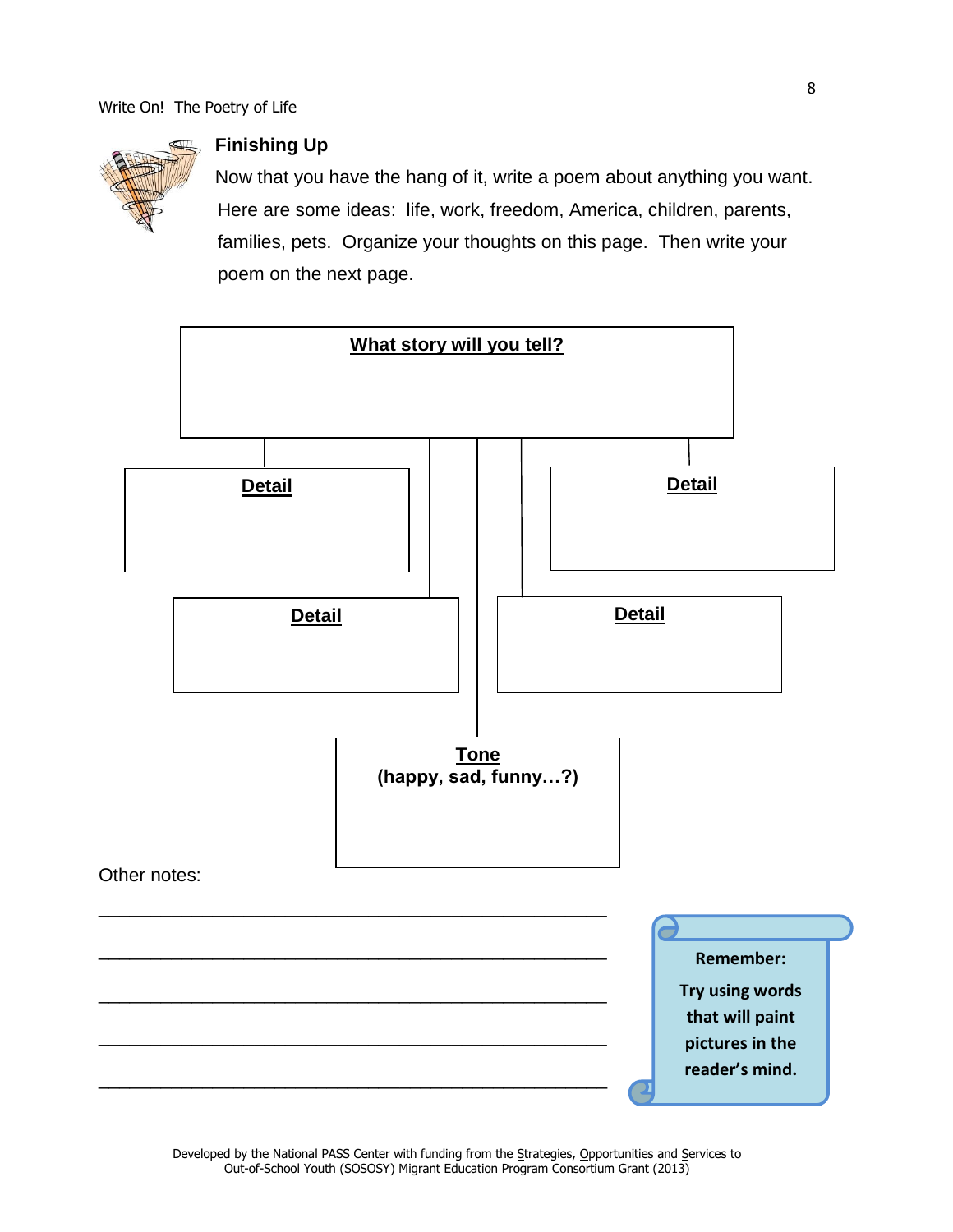

You should be proud of your effort. Did you use words or phrases that are descriptive? Can your reader close his eyes and see or feel what you are describing? Free verse poems don't have to rhyme, but they do need a lot of detail and description. If you liked writing this type of poetry, you could start a journal. There is another lesson in this *Write On!* series called *A Day in My Life* that is about keeping a diary or journal.